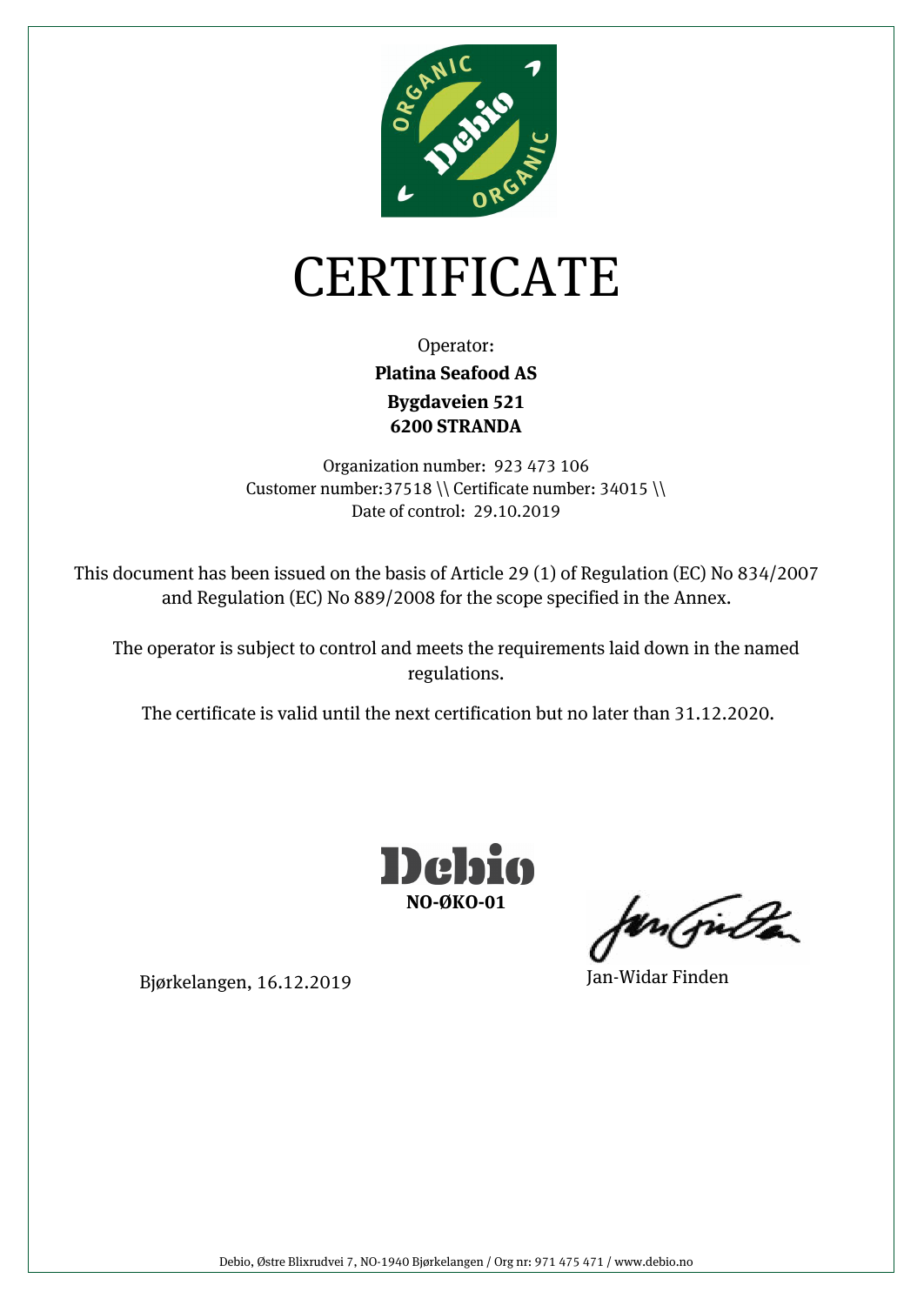

### **Appendix to Certificate**

The annex is only valid in conjunction with certificate no. 34015

**Platina Seafood AS** 

**Bygdaveien 521** 

**6200 STRANDA**

Customer number: 37518 Organization number: 923 473 106

Page 2 of 3

#### **Registrations**

|                   | <b>Name</b>                                       | <b>Status</b>                | <b>Comments</b> |
|-------------------|---------------------------------------------------|------------------------------|-----------------|
| <b>Activities</b> |                                                   |                              |                 |
|                   | Marketing of products from<br>organic aquaculture | $\emptyset$ -label / Organic |                 |

This attachment to the certificate is Debio property and will be withdrawn upon withdrawal, rejection or modification of authentication scope. Only original certificate with a signature is valid. The annex is valid with the certificate.